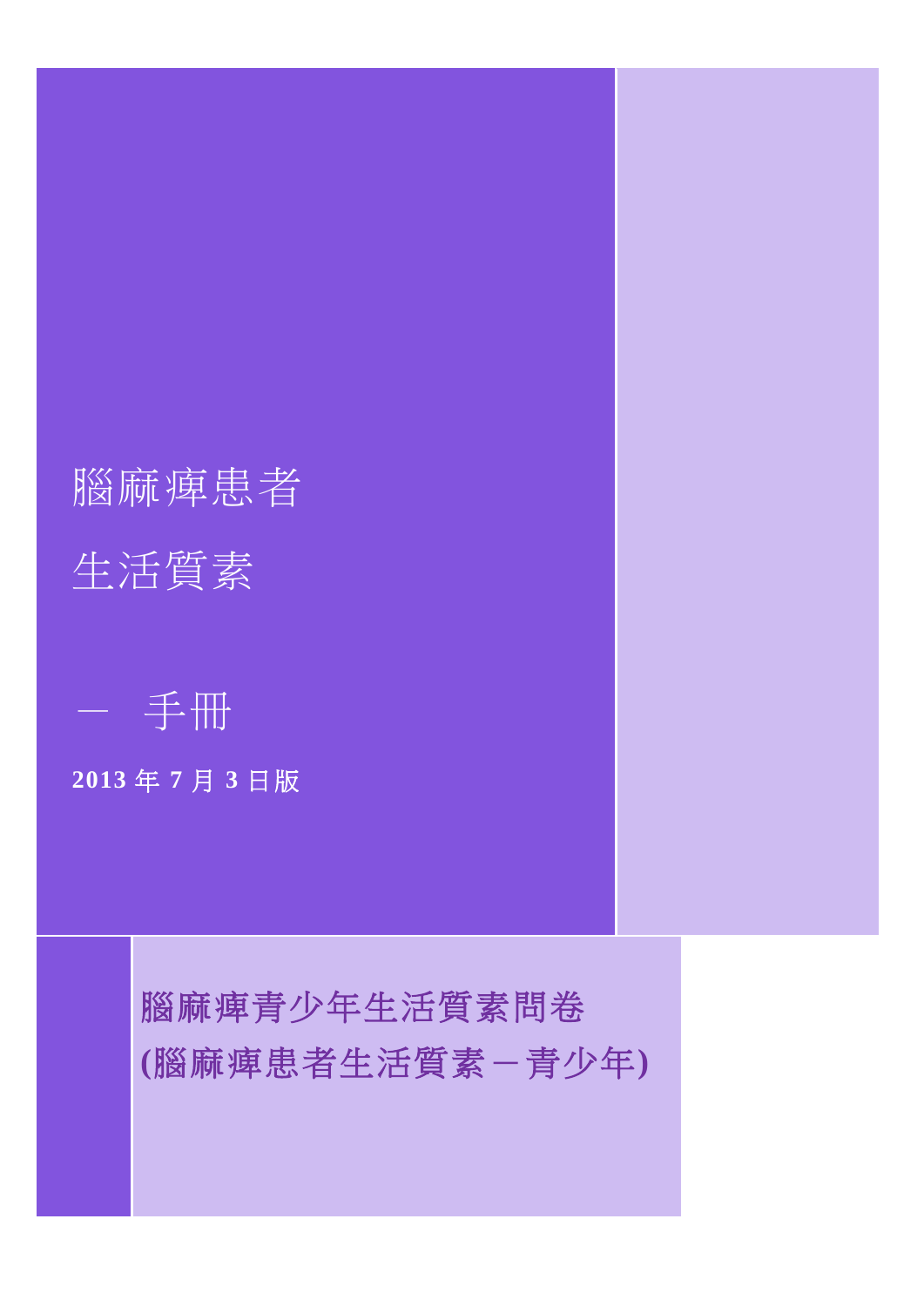# 腦麻痺患者生活質素手冊 **(**腦麻痺患者生活質素—青少年**)**

推薦引文

Davis E, Davern M, Waters E, Boyd R, Reddihough D, Mackinnon A, Graham HK (2013). Cerebral Palsy Quality of Life Questionnaire for Adolescents (CP QOL-teen) Manual. Melbourne: University of Melbourne.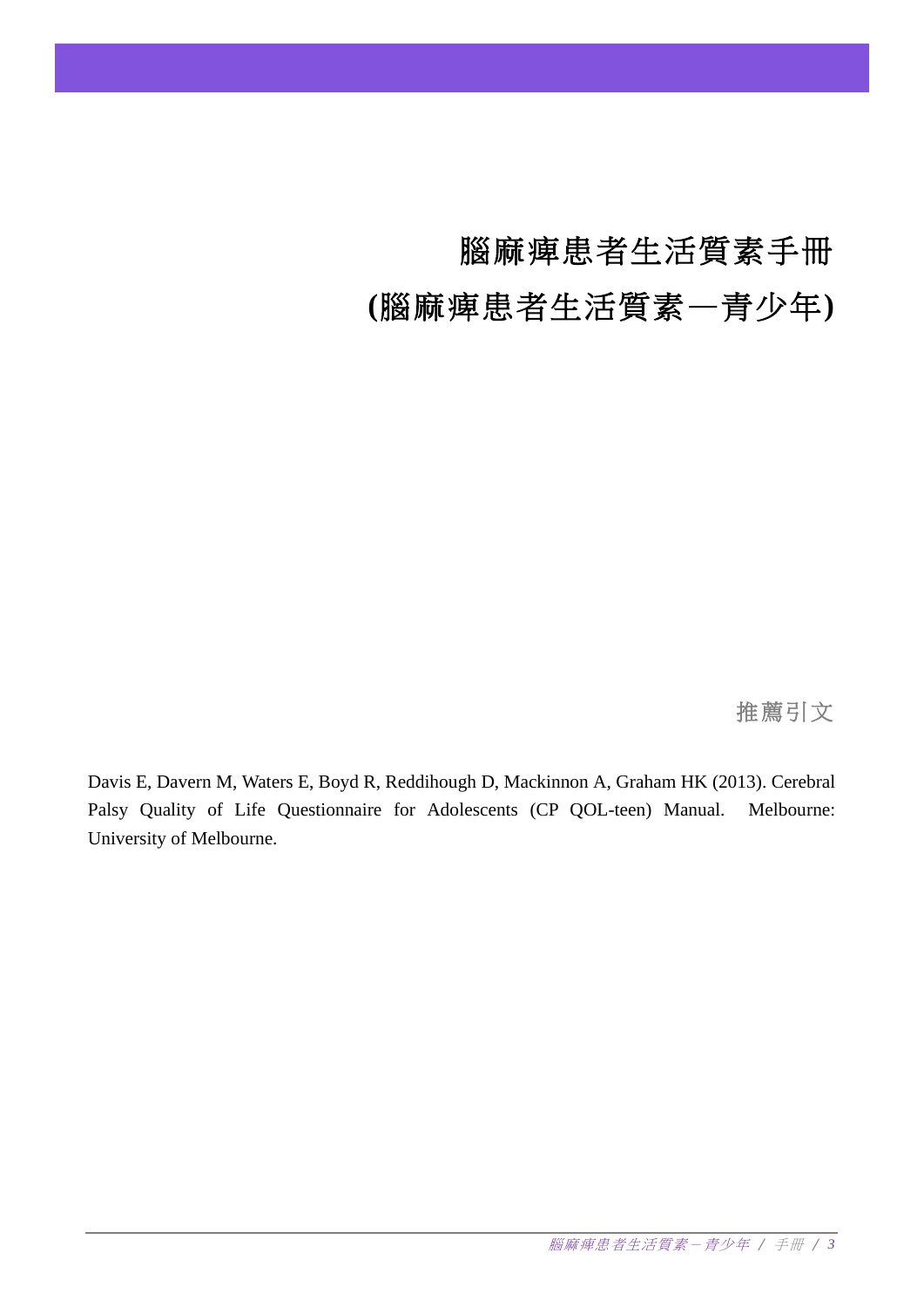目錄

| 引言                                                 | 5              |
|----------------------------------------------------|----------------|
| 作者                                                 | 6              |
| 鳴謝與資助機構                                            | $\overline{7}$ |
| 使用條件                                               | 8              |
| 第一節:腦麻痺青少年生活質素問卷(腦麻痺患者生活質素-<br>青少年)                | $\overline{9}$ |
| 「腦麻痺患者生活質素-青少年」是什麼?                                | 9              |
| 「腦麻痺患者生活質素-青少年」為誰而設計?                              | 9              |
| 「腦麻痺患者生活質素-青少年」所量度的是什麼?                            | 10             |
| 何時可使用「腦麻痺患者生活質素-青少年」?                              | 10             |
| 第二節:管理腦麻痺青少年生活質素問卷(腦麻痺患者生活質<br>素-青少年)              | 11             |
| 同意填寫「腦麻痺患者生活質素-青少年」                                | 11             |
| 面談                                                 | 12             |
| 郵寄問卷                                               | 12             |
| 第三節:聯絡資料                                           | 13             |
| 附錄 1: 有關「腦麻痺患者生活質素一青少年」和「腦麻痺患 14<br>者生活質素-兒童」的學術書刊 |                |
| 附錄 2:數據輸入、清理和評分                                    | 17             |
| 参考資料                                               |                |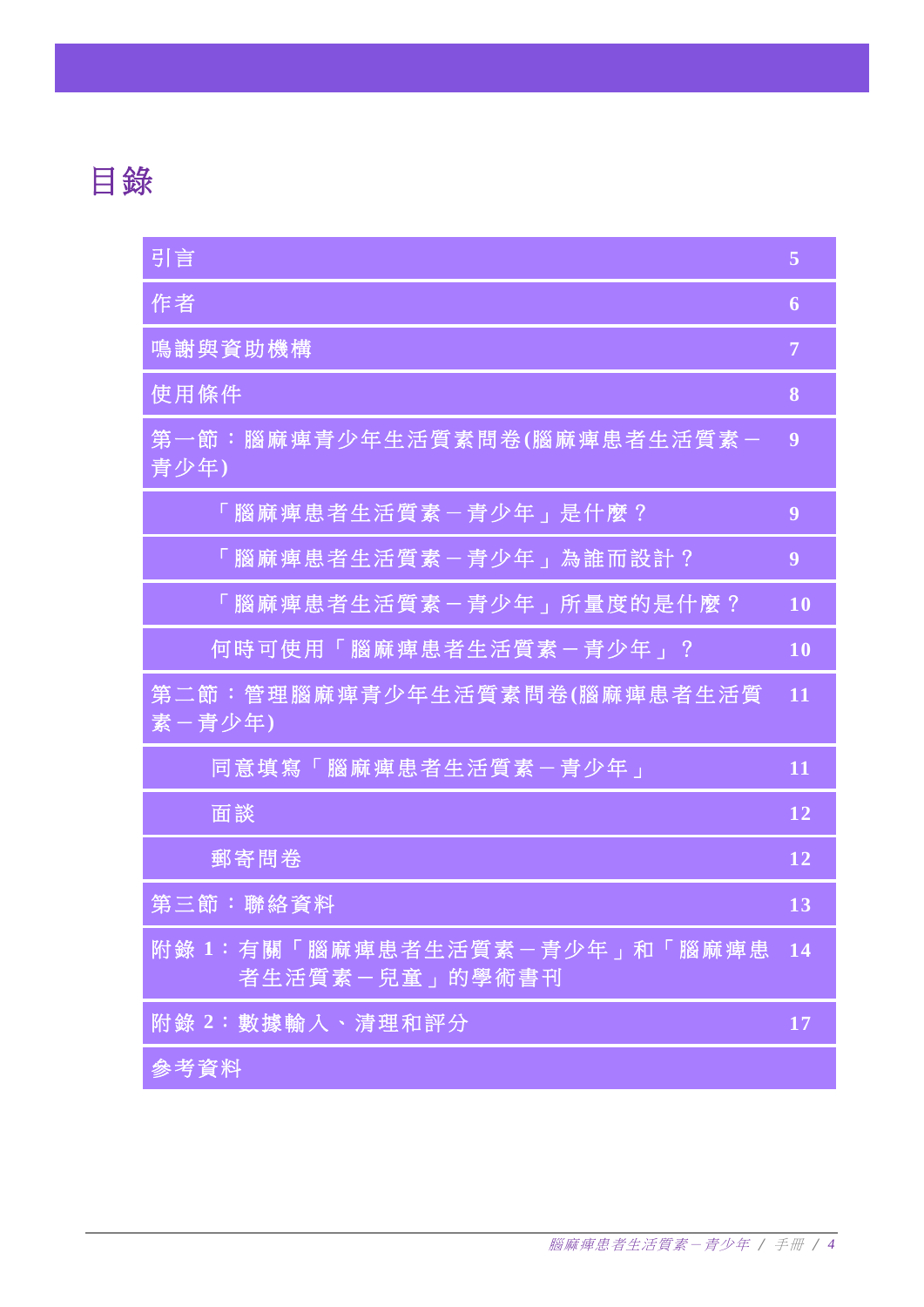# 引言

本手冊說明如何制訂「腦麻痺青少年的生活質素問卷」(腦麻痺患者生活質素-青少年)。這份調查問卷以13至18歲腦麻痺青少年為對象,旨在調查他們在特 定條件下的生活質素,是4至12歲「腦麻痺兒童的生活質素問卷」(腦麻痺患者 生 活 質 素- 兒 童 )的延伸篇 。問 卷 由 臨 牀 及 青 少年 健 康 研 究 人 員 所組成的 跨 專 業 小組, 聯同腦麻痺青少年及其父母合作制訂而成。

我們在制訂「腦麻痺患者生活質素-兒童」後收到不少回應,要求我們設計另 一套 工 具, 以 供蒐 集腦 麻 痺青 少 年患 者的 生 活質 素 的數 據之 用 。

「 腦 麻 痺 患 者 生 活 質 素 - 青 少 年 」 是 量 度 腦 麻 痺 青 少 年 生 活 質 素 的 指 標 , 可 供 研究人員、臨牀醫生、醫護專業人員和教育工作者量度和評估這些書少年在生 活質素 方 面 的變化 之 用 。 本 手 冊 僅 提 供 有 關 問 卷 在 管 理 和 評 分 方 面 的 基 本 資 料。讀者如對背景文獻、問卷的設計和心理測量屬性感興趣,應參考學術刊物。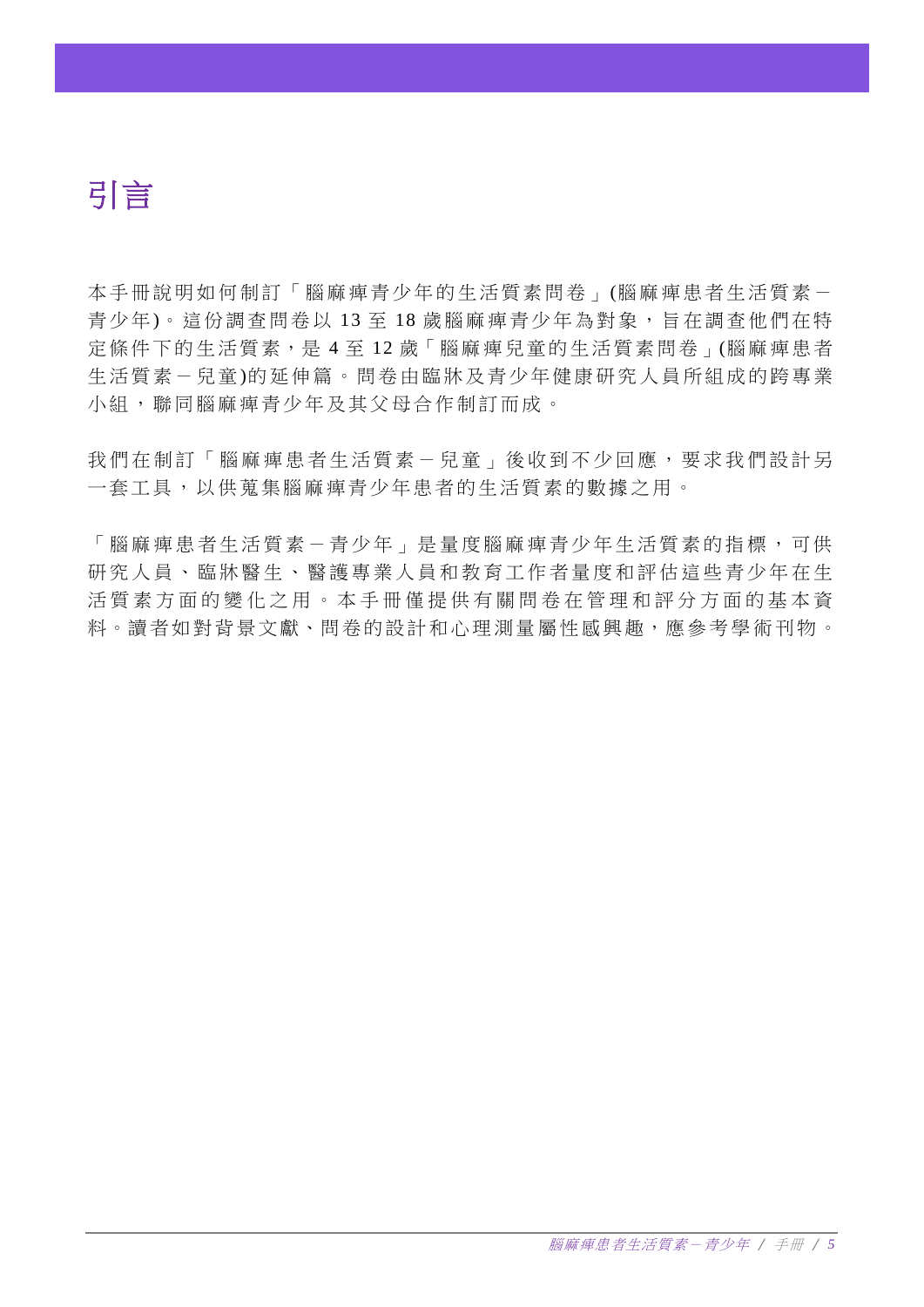# 作者

#### Dr Elise Davis

Jack Brockhoff Child Health and Wellbeing Program, McCaughey Centre. Melbourne School of Population Health, University of Melbourne, Australia

#### Dr Melanie Davern

McCaughey Centre, Melbourne School of Population Health, University of Melbourne, Australia

#### Professor Elizabeth Waters

Jack Brockhoff Child Health and Wellbeing Program, McCaughey Centre, Melbourne School of Population Health, University of Melbourne, Australia

#### Associate Professor Roslyn Boyd

Cerebral Palsy and Rehabilitation Research Centre, University of Queensland, Royal Children's Hospital, Herston, Queensland, Australia

#### Professor Dinah Reddihough

Department of Developmental Medicine, Royal Children's Hospital, Melbourne, Australia

#### Professor H Kerr Graham

Department of Orthopaedics, Royal Children's Hospital, Melbourne, Australia

#### Professor Andrew Mackinnon

Orygen Youth Research Centre, University of Melbourne, Australia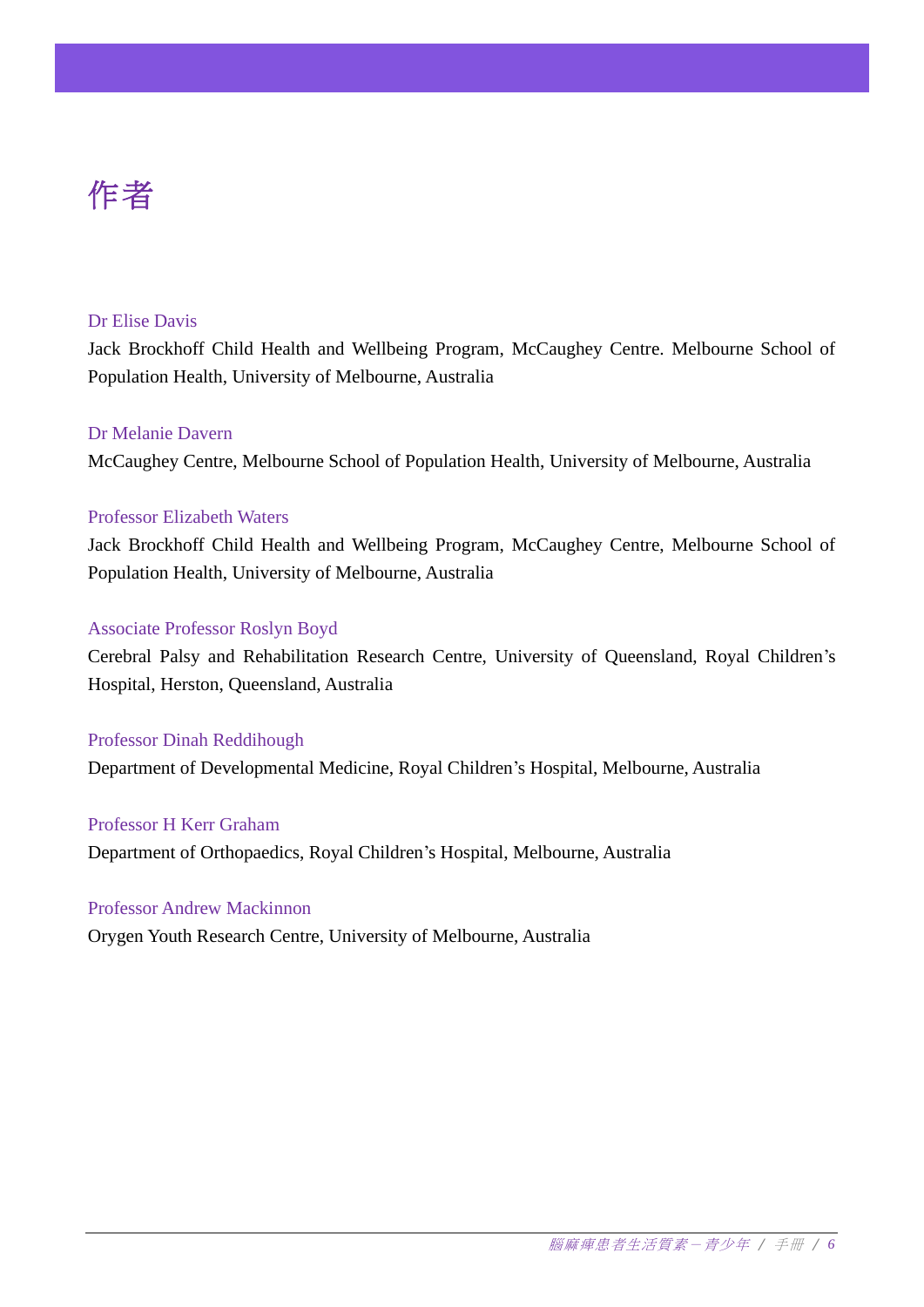

我們衷心感謝墨爾本皇家兒童醫院發展醫學部維多利亞腦麻痺登記冊(Victorian Cerebral Palsy Register, Department of Developmental Medicine, Royal Children's Hospital, Melbourne)方 面 的 Sue Reid 女士 和 Anna Lanigan 女 士的 寶 貴貢 獻。 我 們 亦 感 謝 Laura Pareezer 女 十 在 昆 十 蘭 的 資 料 蒐 集 工 作 方 面 所 提 供 的 協 助 。

我們制訂「腦麻痺患者生活質素-青少年」時,有賴許多醫療專業人員積極合 作, 謹 此 感謝 他 們 全 力 支 持 和 作 出 寶 貴 貢 獻 。 我 們 亦 十 分 感 謝 協 助 我 們 鼓 勵 和 招募家庭參與有關計劃的兒科醫生。

最後,對於許許多多參與的家庭和青少年能如此坦誠地與我們分享他們的生活 和經歷,我們謹此致意。



William Buckland Foundation Jack Brockhoff Foundation Jack Brockhoff Child Health & Wellbeing Program Foundation for Children Murdoch Children's Research Institute VicHealth Public Health Research Fellowship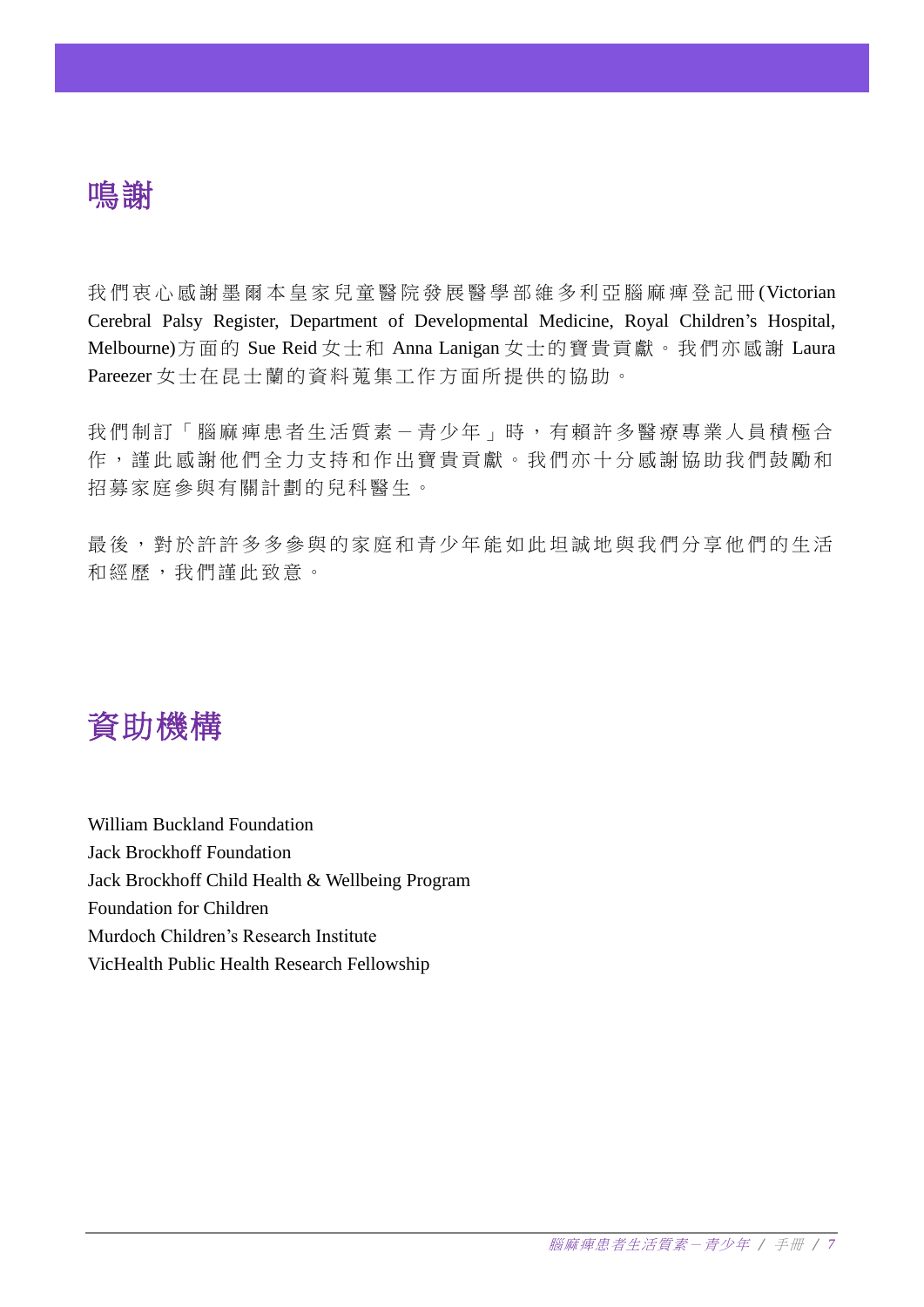## 使用條件

「 腦 麻 痺 患 者 生 活 質 素 - 青 少 年 」 及 其 翻 譯 版本均 受 版 權 保 護 , 由 「 腦 麻 痺 患 者生活質素-青少年」小組保留一切權利。該問卷所有版本(包括父母/照顧者 代評版本和青少年自評版本)的版權均屬該小組所有。

研究人員使用「腦麻痺患者生活質素-青少年」時,未獲該小組書面同意,不 得以任何方式或形式修訂、節略、簡縮、修改、重寫或改變該問卷,包括、但 不限於稍 為 或 大 幅 更 動 該 問 卷 的 字 眼 或 結 構 。 有 意 使 用 該 問 卷 的 研 究 人 員 事 前 未經該 小組 書 面 同 意, 不 得 翻 譯 該 問 卷。

研究人員亦不得複製該問卷,惟於認可調査中複製足夠副本作有限用途者則除 外。在任何情況下,研究人員均不得以銷售、出租、租賃、借出或其他方式向 第三方分發該問卷的副本。「腦麻痺患者生活質素-青少年」小組會決定是否對 侵權 方 提起 法 律 程 序。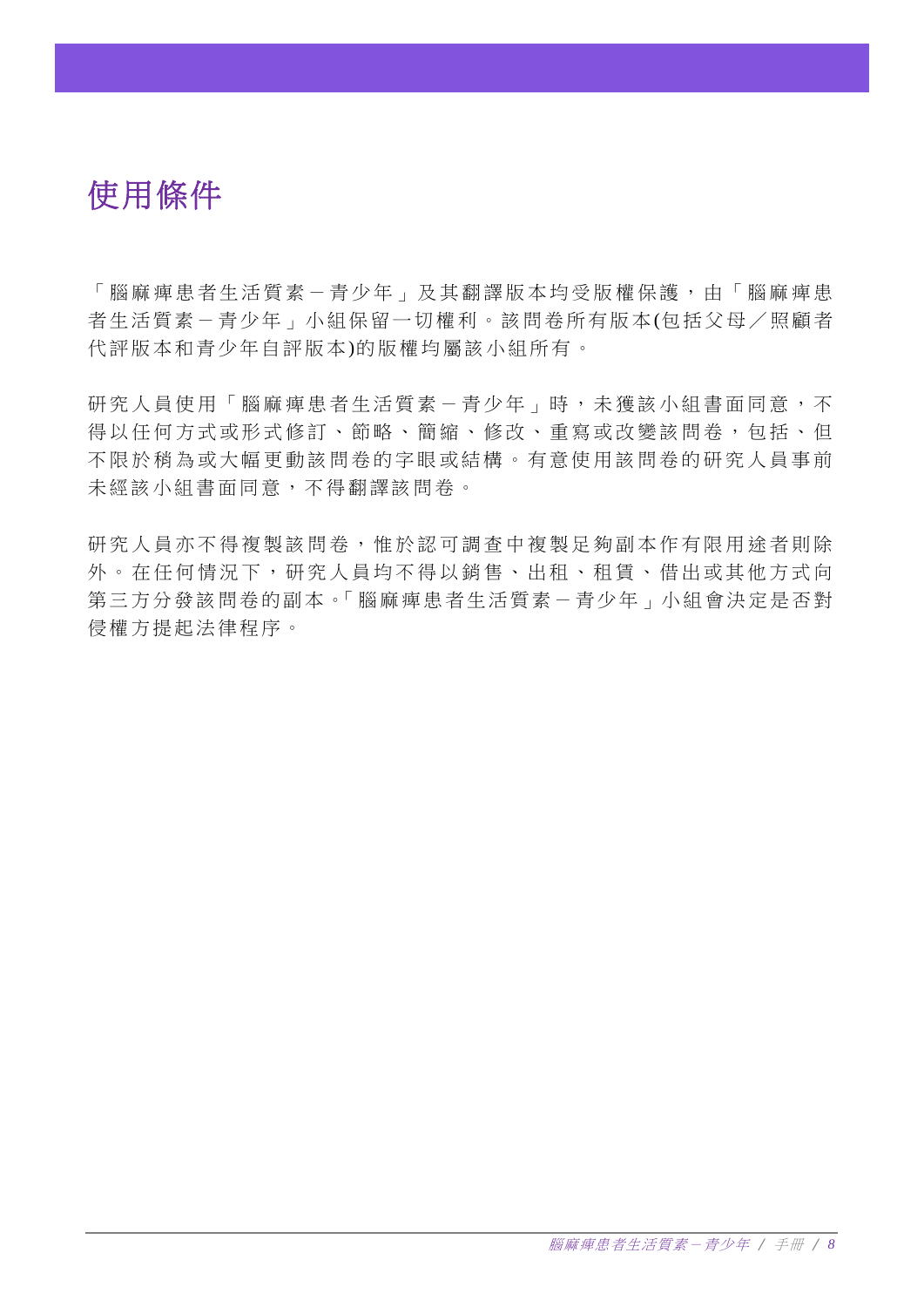# 第一節:腦麻痺青少年生活質素問卷**(**腦麻痺患者生 活質素-青少年**)**

#### 「 腦 麻 痺 患 者生 活質 素 - 青 少 年」 是什 麼 ?

這 份 問卷是量 度 腦 麻 痺 青 少 年 生 活 質 素 的 指 標 , 專 為 患 有 腦 麻 痺 的 青少年 而 設 計 , 並 在 與 父 母 、 青 少 年 和 醫 護 專 業 人 員 磋 商 後 制 訂 的 。 有 關 背 景 文 獻 、 發 展 和結果的進一步資料,可參考附錄1的學術書刊。

#### 「 腦 麻 痺 患 者生 活質 素 - 青 少 年」 為誰 而 設計?

這份問卷是為腦麻痺青少年而設計,並經他們測試。問卷的調査對象是13至18 歲的 青 少年 , 版本 共有兩個:

1. 青少年自評版本(適用於 13 至 18 歳的青少年), 共 72 個項目;

2. 家長 / 照顧 者 代評 版本 (適用 於 13 至 18 歲 青 少年 的 家長 ), 共 88 個 項目 。

家長 / 照顧者和青少年對生活質素可能有不同程度的看法, 故在可能時, 宜同 時使用兩個版本的問卷。在進行統計分析時,應同時使用家長/照顧者代評和 青少年自評問卷所得的分數,並考慮兩者的報告和詮釋。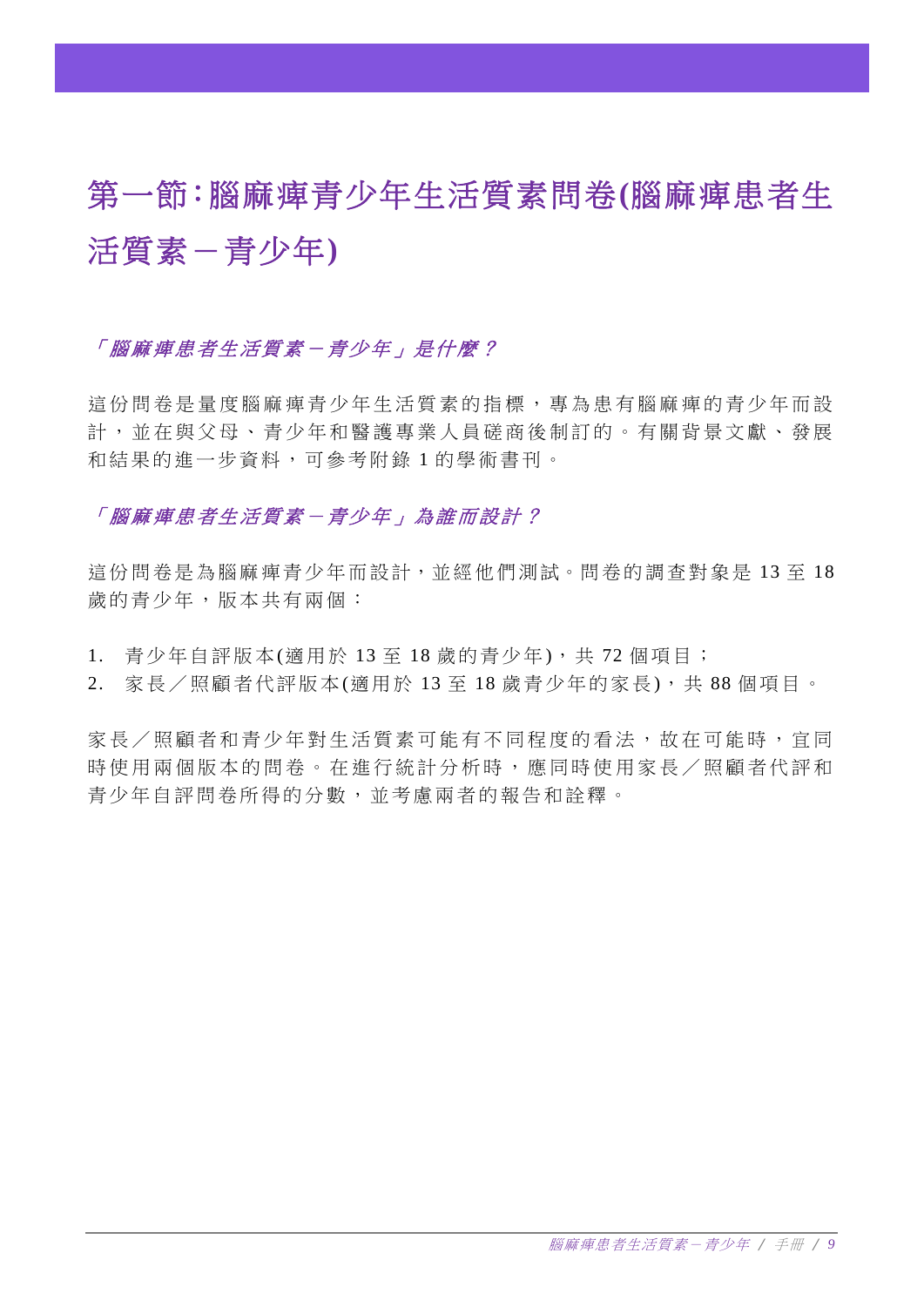#### 「腦麻痺患者生活質素-青少年」所量度的是什麼?

這份問卷量度青少年以下七方面的生活狀況:

- 一般身心健康和參與活動的狀況
- ⚫ 與人 溝 通與 身 體健 康的狀況
- 學校生活健康的狀況
- 社交心理健康的狀況
- 取得服務的機會
- 家庭健康的狀況
- ⚫ 對身 體 機能 的 感受

\*取 得服 務 的機 會 和 家庭 健 康 的狀況只 收錄 在 家長 / 照顧 者代 評 版本 的 問卷 內。

#### 何時 可使用「腦麻痺患者生活質素-青少年」?

這份問卷可供研究人員、臨牀醫生、醫護專業人員和教育工作者作各種用途, 包括進行研究,以確定介入措施是否可提升相關青少年的生活質素;以及用作 評估 , 以了 解 相關 青少 年 多方面的生 活狀 況 。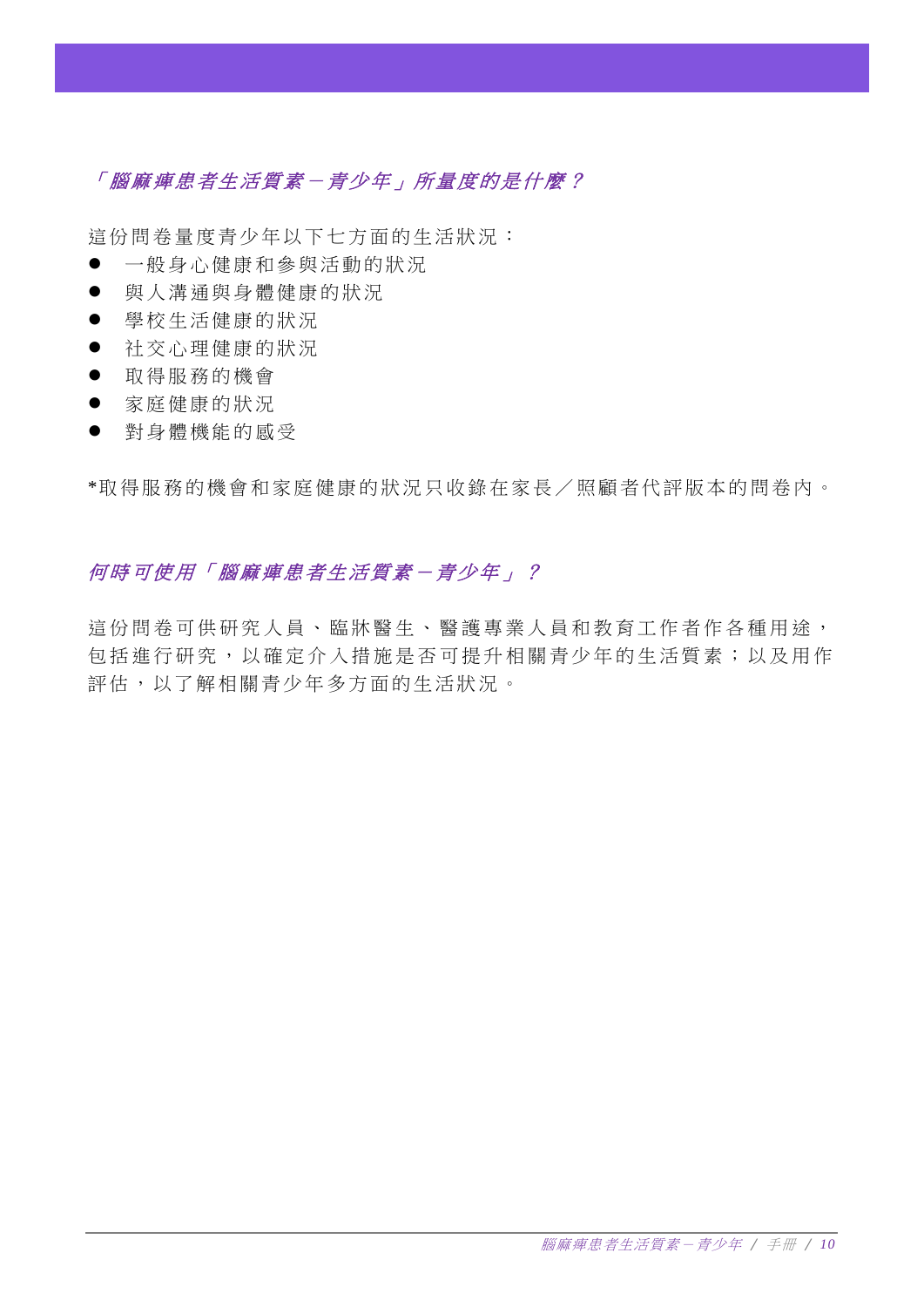# 第二節:運用腦麻痺青少年生活質素問卷**(**腦麻痺患 者生活質素-青少年**)**

#### 同意填寫 「 腦麻 痺患 者 生 活 質 素- 青少 年 」

這份問券的家長/照顧者代評版本適用於 13 至 18 歳腦麻痺青少年的父母/照 顧者, 青少年自評版本則適用於 13 至 18 歲的腦麻痺青少年。使用問卷者應考 慮並 必 須取 得 這些 人士 的 同意 。

評估相關青少年是否有能力自行完成自評版本的問卷至為重要。詢問青少年的 父母或監護人 , 以 確定青少年是否可 自行完成 問 卷 。 向 家 長 或 監 護 人 解 釋 會 向 青少年提出 何 類 問 題 , 以 及 青 少 年 須 如何記錄他們的答覆 ,誠屬 重 要 。 青 少 年 無須實際填寫問卷,但他們必須有理解問題和選擇答案的能力。

「 腦 麻 痺 患 者 生 活 質 素 - 青 少 年 」 能 在 兩 種 運 用 形 式 下 , 供 有 關 青 少 年 進 行 測 試:

1. 面談 ;

2. 郵寄 問 卷。

兩種形式均可使用,說明如下。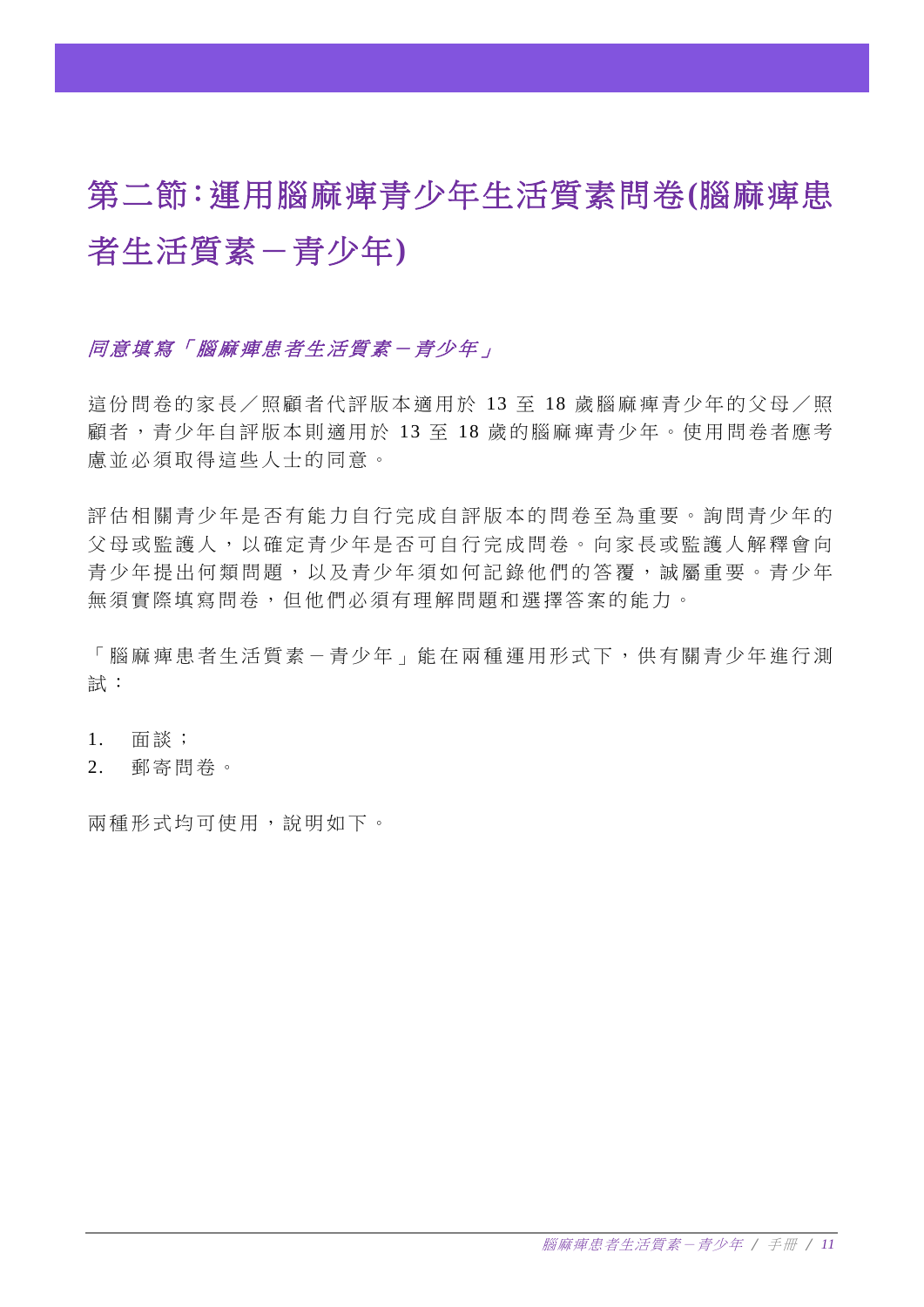#### 面談

無論是家長/照顧者代評版本還是青少年自評版本的問卷,填寫前必須閱讀問 卷首 頁 的說明。

#### 家長/照顧者代評問卷

「 我 們 想 問 你 一 些 問 題 , 是 關 於 你 認 為 你 的 子 女 / 所 照 顧 的 青 少 年 對 於 他 的 生 活(例如家庭、朋友、健康和學校等方面)的感受。每條問題的開首是『你認為你 的子女/所照顧的青少年對於……, 覺得怎樣?」。 回答你認為你的子女/所照 顧的青少年的感受是什麼,這是十分重要的。有時會很難知道他們的感受,但 也 請 盡 你 所 能 去 回 答 。 回 答 每 條 問 題 時 , 我 們 想 你 把 最 適 當 的 數 字 圈起來 , 而 那個數字代表你認為你的子女/所照顧的青少年的感受。你可以選擇1(非常不 開心)至 9 (非常開心)之間任何一個數字。這份問卷是衡量你的子女/所照顧的 青少年的感受,而不是他能做到什麼。」

#### 青少年自評問卷

「 我 們 想 問 你 一 些 問 題 , 是 關 於 你 的 生 活 的 , 例 如 你 的 家 庭 、 你 的 朋 友 、 你 的 健康和你的學校。每條問題的開首是『你對於……,覺得怎樣?』。回答每條問 題時,我們想你把最適當的數字圈起來,而那個數字代表你的感受。你可以選 擇 1 (非常不開心)至 9 (非常開心)之間任何一個數字。這份問卷是衡量你的感 受,而不是你能做到什麼。」

如青少年或家長/照顧者詢問某條問題的含義,面談的人員應請家長/照顧者 或青少年按自己所認為的含義來回答問題。如他們拒絕回答問卷的問題或在開 始後不想完成,他們便無須完成;完成問卷純屬自願。

#### 郵寄問卷

如以郵寄方式進行「腦麻痺患者生活質素-青少年」問卷調查,研究人員應確 保他們已親身或在電話中與家長/照顧者討論有關問卷。這對於確定相關青少 年是 否 能夠 自 行完 成自 評 問卷 尤 為重 要。

#### **數 據 輸 入 、 清 理 和 評 分**

有關數據輸入、數據清理和評分的資訊載於附錄 2。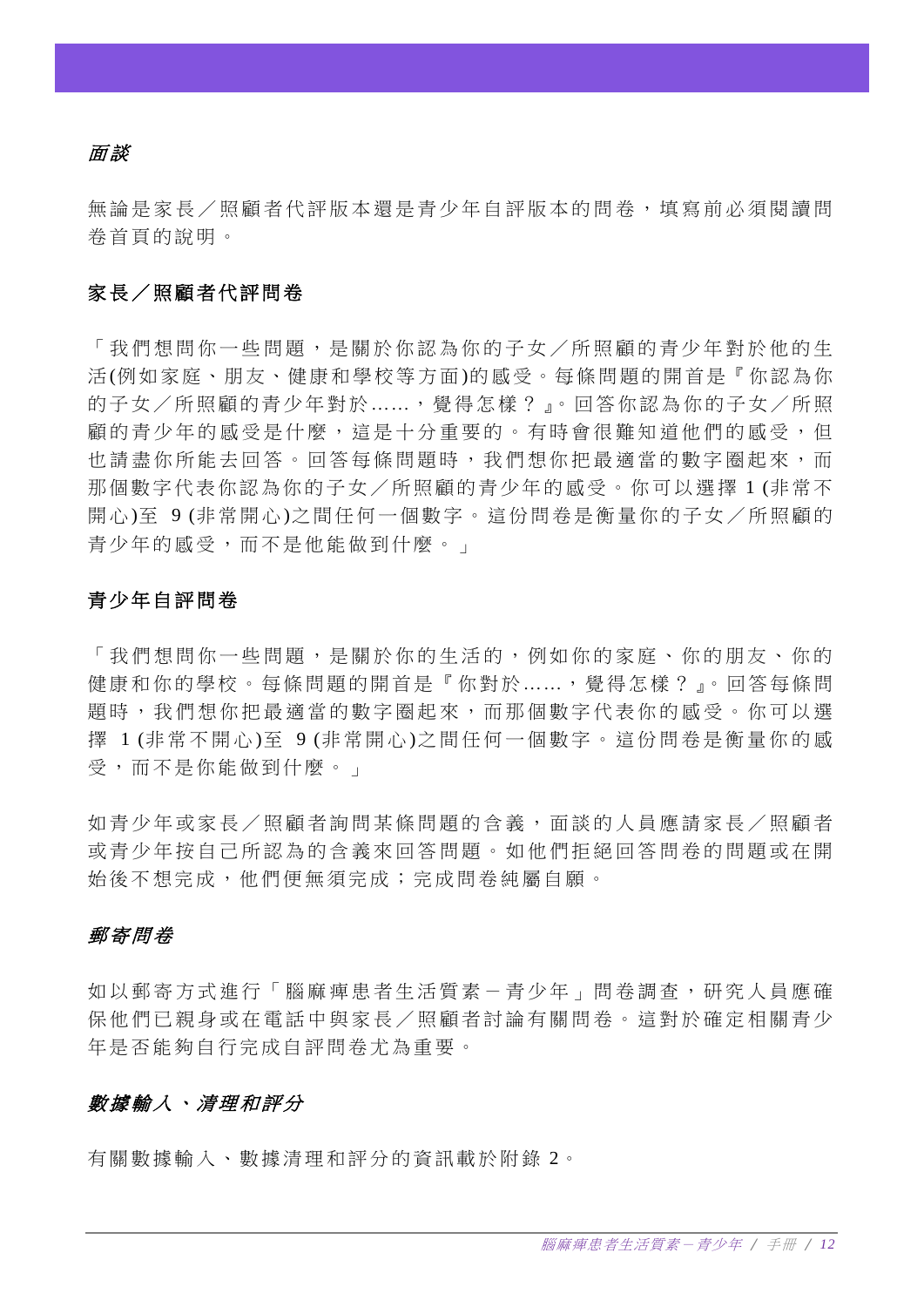## 第三節:聯絡資料

如希望取得更多有關「腦麻痺患者生活質素-青少年」的資料,請瀏覽以下網 站:

#### **[www.cpqol.org.au](http://www.cpqol.org.au/)**

或 聯 絡 :

#### **Dr Elise Davis**

Associate Director, The Jack Brockhoff Child Health & Wellbeing Program McCaughey VicHealth Centre for Community Wellbeing Melbourne School of Population Health University of Melbourne 207 Bouverie Street, Carlton Victoria, Australia 3010 [eda@unimelb.edu.au](mailto:eda@unimelb.edu.au)

#### **Professor Elizabeth Waters**

Director, The Jack Brockhoff Child Health & Wellbeing Program McCaughey VicHealth Centre for Community Wellbeing Melbourne School of Population Health University of Melbourne 207 Bouverie Street, Carlton Victoria, Australia 3010 ewaters@unimelb.edu.au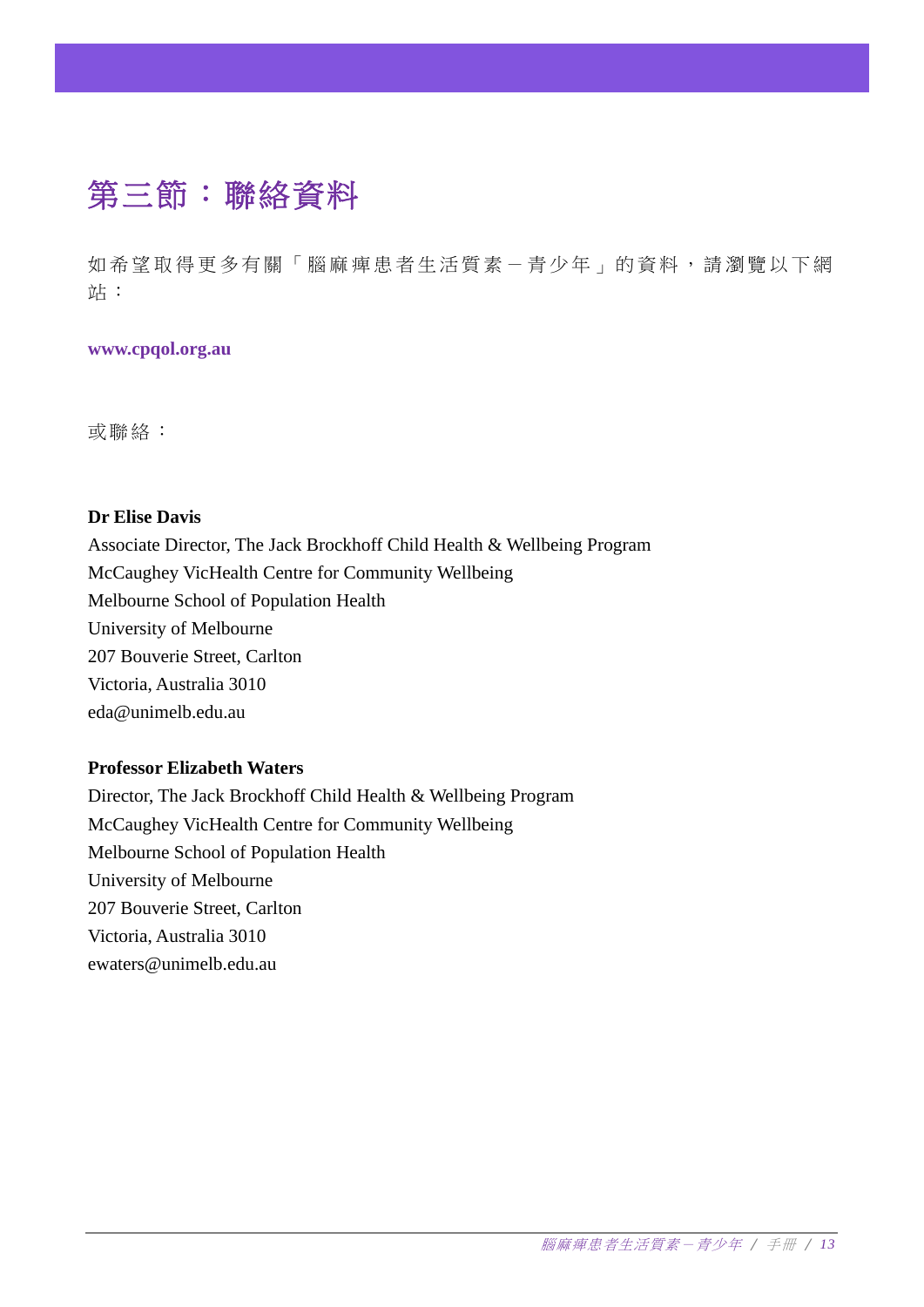### 附錄 **1**: 有關「腦麻痺患者生活質素-青少年」和 「腦麻痺患者生活質素-兒童」的學術書刊

- 1. Davis E; Mackinnon A; Davern M; Boyd R; Bohanna I; Waters E; H.K Graham; Reid S; Reddihough D. Description and psychometric properties of the CP QOL-Teen: a quality of life questionnaire for adolescents with cerebral palsy. Research in Developmental Disabilities 2013; 34:344-35
- 2. Davis E, Mackinnon A, Waters E. Parent-proxy reported quality of life for children with cerebral palsy: Is it related to parental psychosocial distress? Child: Care, Health and Development. (Pubished online 15th June 2011) <http://onlinelibrary.wiley.com/doi/10.1111/j.1365-2214.2011.01267.x/full>
- 3. Davis E, Shelly A , Waters E, Davern M: Measuring the quality of life of children with cerebral palsy : comparing the conceptual differences and psychometric properties of three instruments. Dev Med Child Neurol; 2010 Feb; 52(2):174-80
- 4. Waters E, Davis E, Ronen G, Rosenbaum P, Livingston M, Saigal S. Quality of life instruments for children and adolescents with neurodisabilities: how to choose the appropriate instrument. Developmental Medicine and Child Neurology 2009; 51(8), 660-669.
- 5. Davis E, Davies B, Wolfe R, Raadsveld R, Heine B, Thomason P, Dobson F, Graham K. A randomized controlled trial of the impact of therapeutic horse riding on the quality of life, health, and function of children with cerebral palsy. Developmental Medicine and Child Neurology 2009; 51:111-119.
- 6. Davis E, Shelly A, Waters E, Reddihough D, Boyd R, Cook K, Casey E. The impact of caring for a child with cerebral palsy: Quality of life for mothers and fathers. Submitted to Child: Care, Health and Development, 2009; 36(1), 63-73.
- 7. Davis E, Shelly A, Waters E, Mackinnon A, Reddihough D, Boyd R, Graham HK. Quality of life for adolescents with cerebral palsy: Perspectives of adolescents and parents . Developmental Medicine and Child Neurology 2009; 51:193-199.
- 8. Waters E, Shelly A, Davis E. Condition-specific instruments to measure the Quality of Life (QOL) of Children and Adolescents with Cerebral Palsy (CP). Submitted to Jenkinson, Harris and Williams: Quality of Life Measurement in Neurodegenerative Disorders, in press.
- 9. Davis E, Waters E. Children with cerebral palsy, psychometric analysis and quality of life. In: Victor A Preedy, editor. Handbook of Disease Burdens and Quality of Life Measures. New York: Springer; 2008.
- 10. Shelly A, Davis E, Waters E, Mackinnon A, Reddihough D, Boyd R, Reid S, Graham HK. The Relationship Between Quality of Life (QOL) and Functioning for Children with Cerebral Palsy. Dose Poor Functioning equate with Poor QOL? Developmental Medicine and Child Neurology 2008; 50:199-203.
- 11. Davis E, Waters E, Mackinnon A, Reddihough D, Boyd R, Graham K. Correspondence: Quality of Life of Children with Cerebral Palsy: Importance of condition-specific instrument and proxy reports. Developmental Medicine and Child Neurology 2008; 50:167.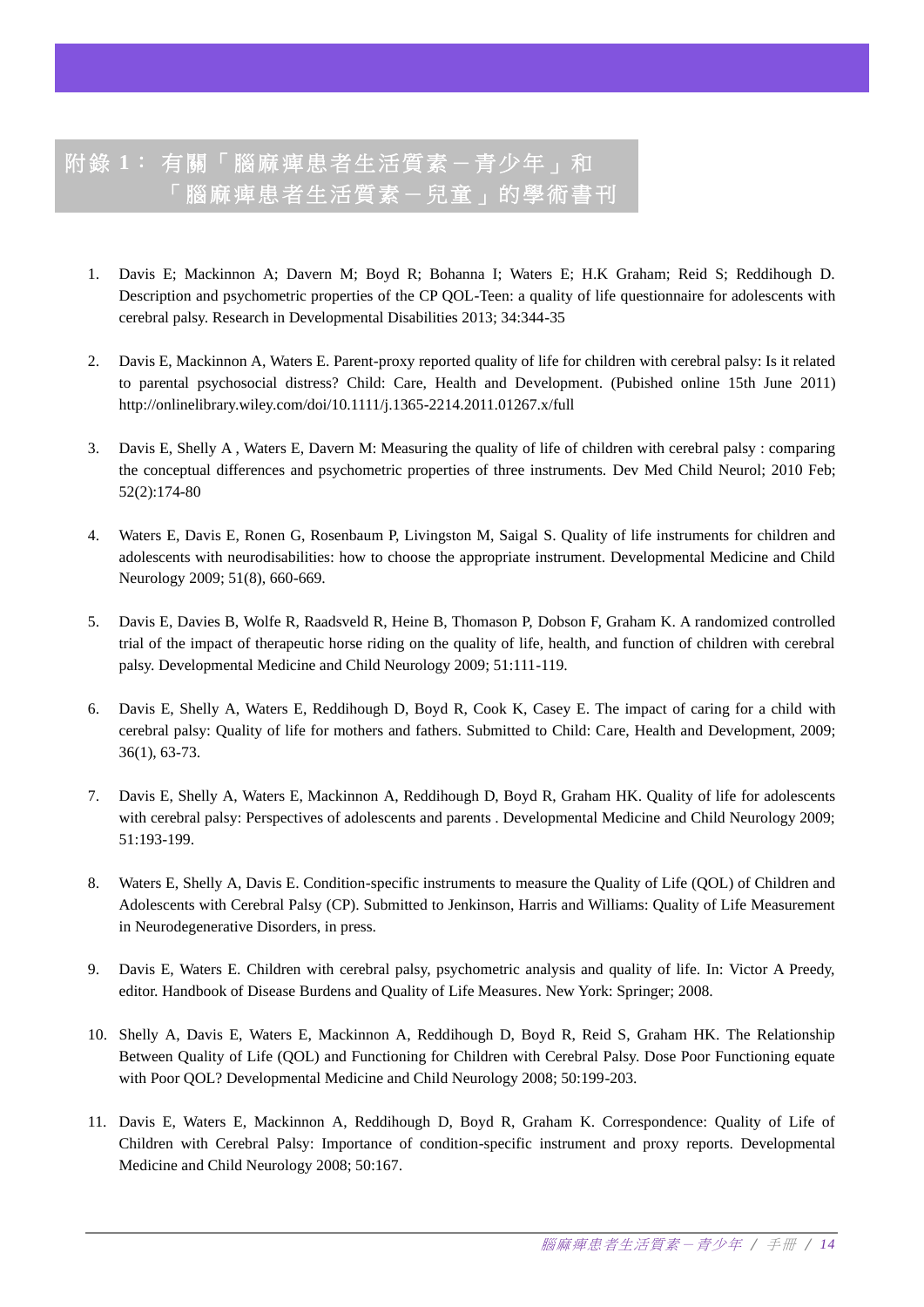### 附錄 **1**: 有關「腦麻痺患者生活質素-青少年」和 「腦麻痺患者生活質素-兒童」的學術書刊

- 12. Davis E, Water E, Shelly A and Gold L. Children and Adolescents, Measuring the Quality of Life of. In: Kris Heggenhougen and Stella Quah, (eds) International Encyclopedia of Public Health, Vol 1. San Diego: Academic Press; 2008. pp. 641-648.
- 13. Davis E, Nicolas C, Waters E, Cook K, Gibbs L, Gosch A, Ravens-Sieberer U. Parent proxy and child self-reported health related quality of life: Using cognitive methods to explan the discordance. Quality of Life Research 2007; 16:863-871.
- 14. Waters, E, Davis, E, Mackinnon, A., Boyd, R, Graham, H.K, Lo, S.K, Wolfe, R., Stevenson, R., Bjornson, K., Blair, E, Hoare, P, Ravens-Sieberer, U, Reddihough, D. Psychometric properties of the quality of life questionnaire for children with CP. Developmental Medicine and Child Neurology, 2007: 49: 49-55.
- 15. Davis E & Waters E. Social exclusion in children with cerebral palsy . Book Chapter. In K. Cook & K. Gilbert (eds). Life on the margins : Implications for health research. Frenchs Forest: Pearson Education Australia. pp181-189, 2006.
- 16. Davis E, Waters E, Boyd R, Reddihough D, Mckinnon A, Graham K & Mehmet Radji O. Paediatric QOL Instruments: review of the impact of the conceptual framework on outcomes. Developmental Medicine and Child Neurology 2006; 48:311-318.
- 17. Waters E, Maher E, Salmon L, Reddihough D, Boyd R. Developing a new quality of life scale for children with cerebral palsy. Child: Care, Health and Development, 2005; 31:127-135.
- 18. Davis E, Waters E, Boyd R, Reddihough D, Mckinnon A, Graham K & Mehmet Radji O. Paediatric QOL Instruments: Critical concerns and setting a research agenda. Developmental Medicine and Paediatric Neurology 2006; 48:311-318.
- 19. Waters, E, Davis E., Lo, SK., Boyd, R, Reddihough, D., Graham HK, Mackinnon, A., Wolfe, R., Stevenson, R., Bjornson, K., Blair, E., Hoare, P., Ravens-Sieberer, U. (2007). Cerebral Palsy Quality of Life Questionnaire for Children (CP QOL-Child): Psychometric Properties of Parent Proxy Questionnaire. Submitted to Developmental Medicine and Child Neurology, 49, 49-55.
- 20. Waters E, Davis E, Reddihough D, Graham HK, Mackinnon A, Wolfe R, Stevenson R, Bjornson K, Blair E, Hoare P, Ravens-Sieberer U & Boyd R. A new condition-specific quality of life scale for children with cerebral palsy. Patient Reported Outcomes Newsletter, 2005; 35:10-1.
- 21. Davis , E, Waters E & Mehmet-Radji O. Re: A structured review of studies on health-related quality of life and economic evaluation in pediatric acute lymphoblastic leukemia. Journal of the National Cancer Institute 2005; 97:1-2.
- 22. Waters, E & Maher, E. 2004. Quality of Life. In V. Moyer (Eds.), Evidence-based Pediatrics & Child Health. British Medical Journal Books.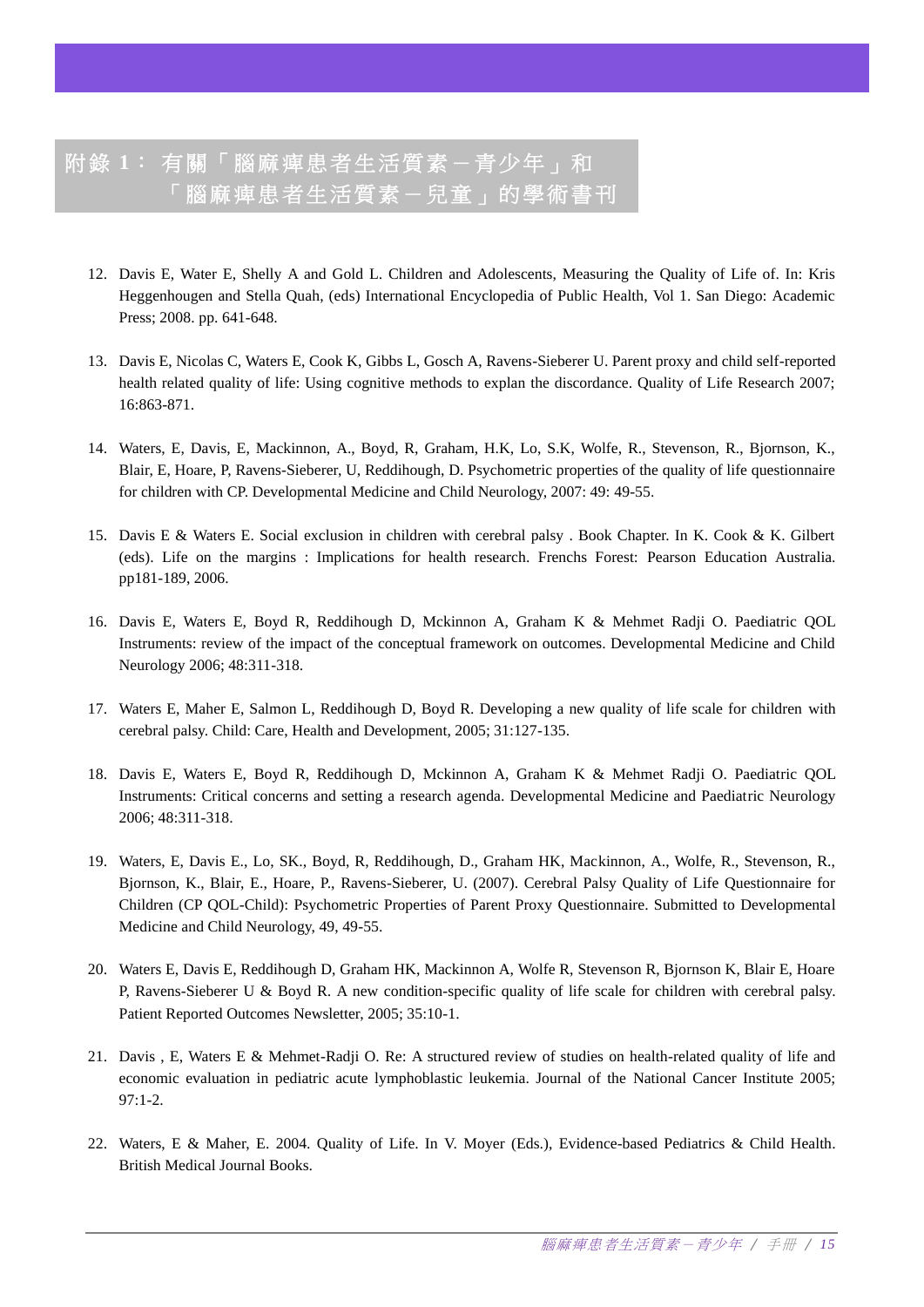### 附錄 **2**:數據輸入、清理和評分

#### 數據清理

在評分之前, 須根據預期或可能的回應值檢查每個項目的取值範圍, 然後清理 數據 集 。清 理 工作 會涉 及 :

- ⚫ 隨機 檢 查輸 入 的數 據是 否 準確 (即每 隔 10 份問 卷 進行 檢 查)
- 發現個別項目的回應值在預期值的適當範圍之外時,予以修正
- 訂定標準化的編碼系統(例如當受訪者回應時選擇了兩個選項,則每次選取 較高或較低的數值作為「正確」回應)。

#### 就「腦麻痺患者生活質素-青少年」評分

評分包括兩個步驟:

#### **1.** 將 項 目 轉 化 為一 個 可 能 取 值 範 圍 為 **0** 至 **100** 的量表;

2. 為每個範疇計算項目值的代數平均值。

#### **1.** 將 項 目 轉 化 為一 個 可 能 取 值 範 圍 為 **0** 至 **100** 的量表。

大部分可以以下公式重新编碼:

如某人得分為1,則重新編碼為0 如某人得分為 2, 則重新編碼為 12.5 如某人得分為 3, 則重新編碼為 25 如某人得分為4,則重新編碼為37.5 如某人得分為 5, 則重新編碼為 50 如某人得分為6,則重新編碼為62.5 如某人得分為 7, 則重新編碼為 75 如某人得分為8,則重新編碼為87.5 如某人得分為9,則重新編碼為100